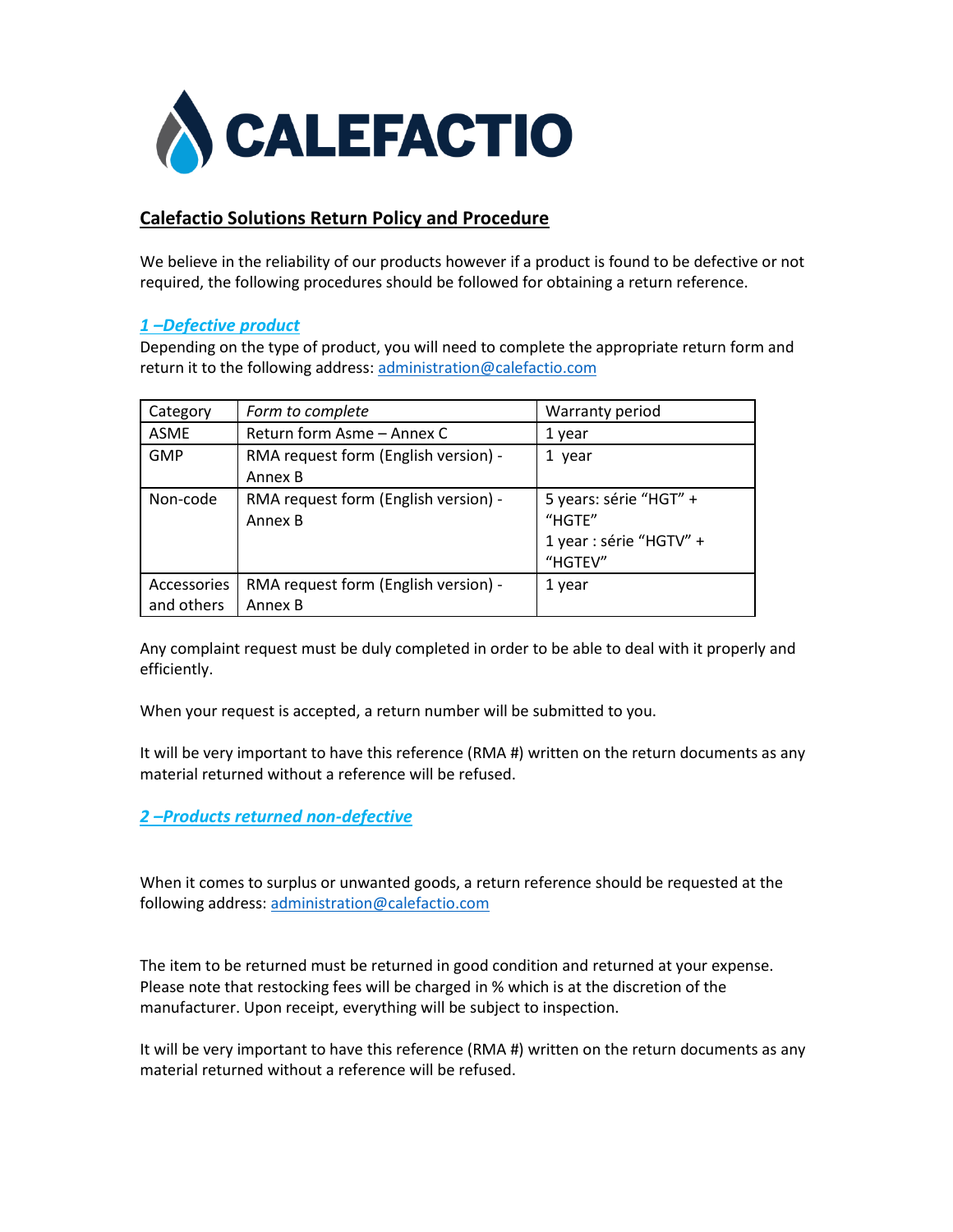Annex - B



# RMA REQUEST FORM

### CREDIT WILL ONLY BE ISSUED FOR PREVIOUSLY INSTALLED PRODUCT THAT IS FOUND TO HAVE A MANUFACTURING DEFECT!

Please fill out below information IN AS MUCH DETAIL POSSIBLE to receive an RMA form

| <b>RMA Number:</b>               |                                                                                                                       |
|----------------------------------|-----------------------------------------------------------------------------------------------------------------------|
| <b>Contractor Information</b>    |                                                                                                                       |
|                                  |                                                                                                                       |
|                                  |                                                                                                                       |
|                                  | <u> 1989 - Johann Stein, mars an deus Amerikaansk kommunister (</u>                                                   |
| Wholesalers Information          |                                                                                                                       |
|                                  |                                                                                                                       |
|                                  |                                                                                                                       |
|                                  | <u> 1989 - Johann Harry Harry Harry Harry Harry Harry Harry Harry Harry Harry Harry Harry Harry Harry Harry Harry</u> |
| Application product was used in: |                                                                                                                       |
|                                  |                                                                                                                       |
|                                  |                                                                                                                       |
|                                  |                                                                                                                       |
|                                  |                                                                                                                       |
|                                  |                                                                                                                       |
|                                  |                                                                                                                       |
|                                  |                                                                                                                       |

## \*\*\* Before sending the form, would you kindly provide copy of the TAG where it show the production date of the unit \*\*\*

Please return this form by email to administration@calefacio.com